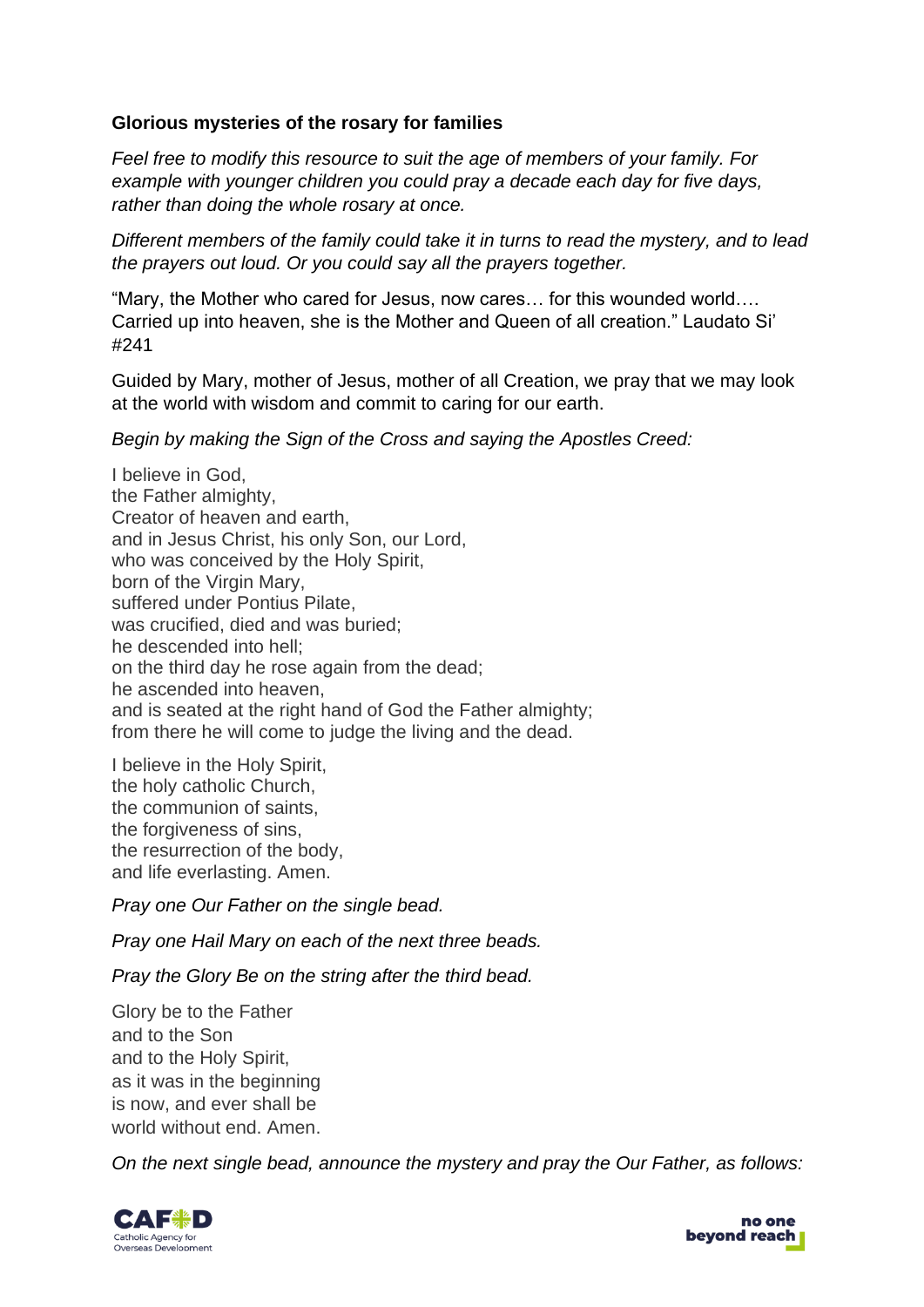## **The resurrection of Jesus**

"Don't be alarmed… I know you are looking for Jesus of Nazareth, who was crucified. He is not here – he has been raised!" Mark 16:6

Jesus rose from the dead on the third day and made all things new. As we pray, we remember that all things are possible in Christ. We reflect on what we can do to renew our world.

*Our Father….*

*Pray a Hail Mary on each of the ten beads of the decade.*

*Pray the Glory Be.*

*On the next single bead:*

## **The ascension of Jesus**

"After the Lord Jesus had talked with them, he was taken up to heaven and sat at the right side of God." Mark 16:19

After spending time with his disciples, Jesus went up to heaven to be with God. As we pray, we reflect on how we can follow Jesus in our lives, by caring for others and for the earth.

*Our Father…* 

*Pray a Hail Mary on each of the ten beads of the decade.*

*Pray the Glory Be*

*On the next single bead:*

## **The Holy Spirit comes down on the disciples**

"They were all filled with the Holy Spirit and began to talk in other languages, as the Spirit enabled them to speak." Acts 2:4

The Holy Spirit came down on the disciples and filled them with courage so that they could share God's word. We pray that we may also be guided by the Holy Spirit to speak out for what is right and protect creation.

*Our Father…*

*Pray a Hail Mary on each of the ten beads of the decade.*

*Pray the Glory Be.*

*On the next single bead:*

CAFOD is the official aid agency of the Catholic Church in England and Wales and part of Caritas International. Charity no 1160384 and a company limited by guarantee no 09387398

For more family prayer ideas see cafod.org.uk/families